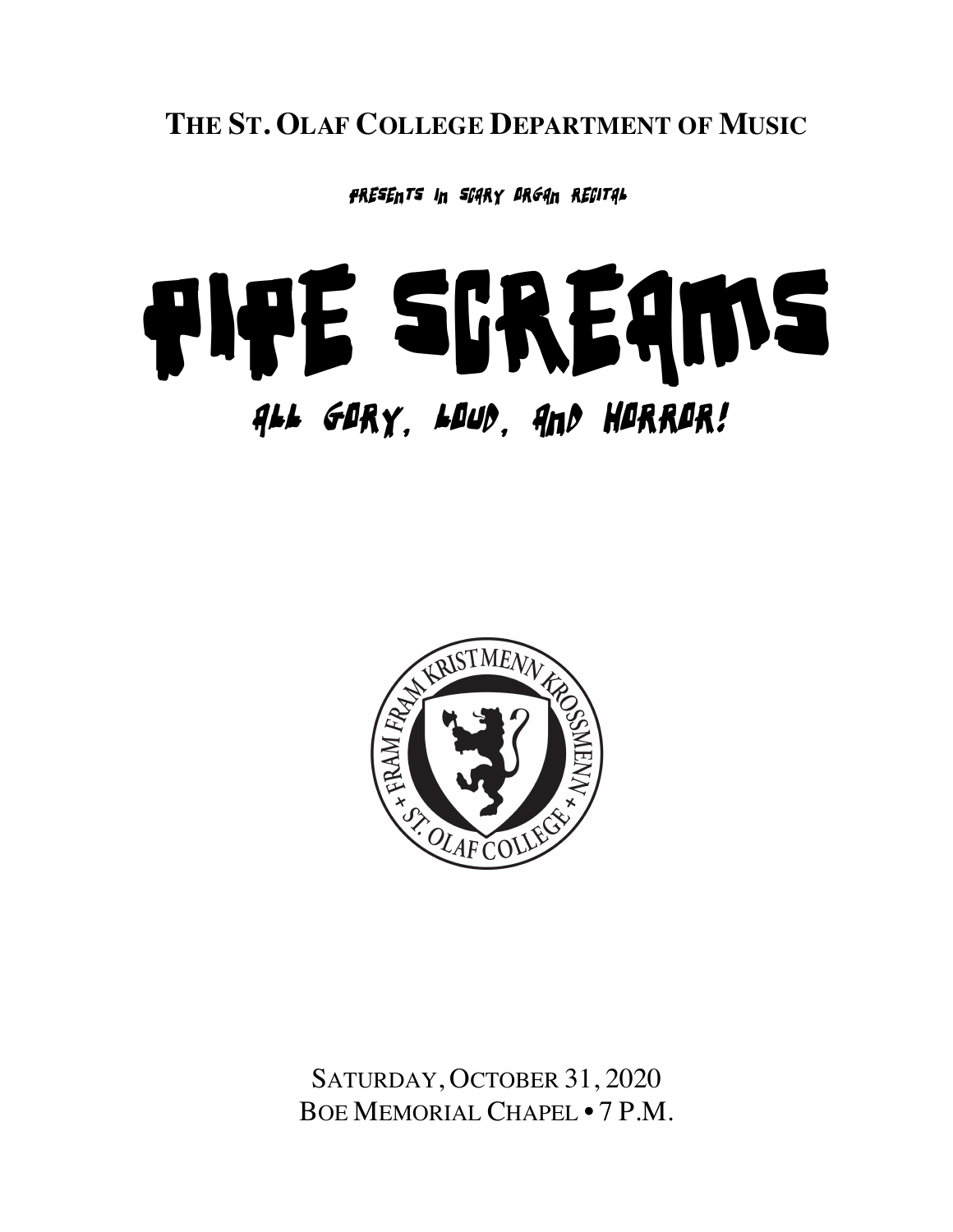# **PROGRAM**

# Pipe Screams: All Gory, Loud, and Horror!

**Fantasie in G Minor, BWV 542** Johann Sebastian Bach (1685–1750)

Michael Caraher '21

**Praeludium in E Minor** Nicolas Bruhns (1665–1697)

Evan Schlicht '23

# Pumpkin Carol – **Why Rest Ye Merry Gentlefolk** Traditional

Meggie Snyder '22

#### Scarol: **Why Rest Ye Merry Gentlefolk**

| 1. Why rest ye merry gentlefolk<br>When ought you be dismayed?<br>For 'tis the feast of Hallows eve,<br>And on this night arrayed<br>A host of spectres, goblins, ghouls,<br>And corpses long decayed<br>Bring tidings of horror and fright, horror and fright!<br>Bring tidings of horror and fright.                    |                     | 3. So, lest we be surrounded<br>By frightening scary things,<br>Bright masks and clothes and pumpkin bows,<br>All costumes now we bring<br>To scare them off. For hist! Beware!<br>Tonight of what we sing:<br>"O tidings of horror and fright, horror and fright!<br>O tidings of horror and fight!" |
|---------------------------------------------------------------------------------------------------------------------------------------------------------------------------------------------------------------------------------------------------------------------------------------------------------------------------|---------------------|-------------------------------------------------------------------------------------------------------------------------------------------------------------------------------------------------------------------------------------------------------------------------------------------------------|
| 2. The squawks and squeals of newts and eels<br>And witches eb'ny cats<br>The hoots of owls and frightening scowls<br>Of shrieking flutt'ring bats<br>All swarm about and make us shout,<br>And, with the squeaking rats<br>Bring tidings of horror and fright, horror and fright!<br>Bring tidings of horror and fright. |                     |                                                                                                                                                                                                                                                                                                       |
| Sonata I, Op. 65<br>1. Allegro maestoso                                                                                                                                                                                                                                                                                   |                     | Felix Mendelssohn (1809–1847)                                                                                                                                                                                                                                                                         |
|                                                                                                                                                                                                                                                                                                                           | Meggie Snyder       |                                                                                                                                                                                                                                                                                                       |
| <b>Toccata in E Minor</b>                                                                                                                                                                                                                                                                                                 | Caleb Griffiths '23 | Johannes Pachelbel (1653–1706)                                                                                                                                                                                                                                                                        |
| Fugue in G Minor (Little), BWV 578                                                                                                                                                                                                                                                                                        | Andy Sprinkle '21   | Johann Sebastian Bach                                                                                                                                                                                                                                                                                 |
| <b>Toccata in D Minor, BWV 565</b>                                                                                                                                                                                                                                                                                        | Lucas Jindra '24    | Johann Sebastian Bach                                                                                                                                                                                                                                                                                 |
| <b>Duet: Ghouls and Gremlins</b>                                                                                                                                                                                                                                                                                          |                     | Dennis Janzer (b. 1954)<br>Abbey Kelley Lanser '23 and Oliver Steissberg '23                                                                                                                                                                                                                          |

Abbey Kelley-Lanser '23 and Oliver Steissberg '23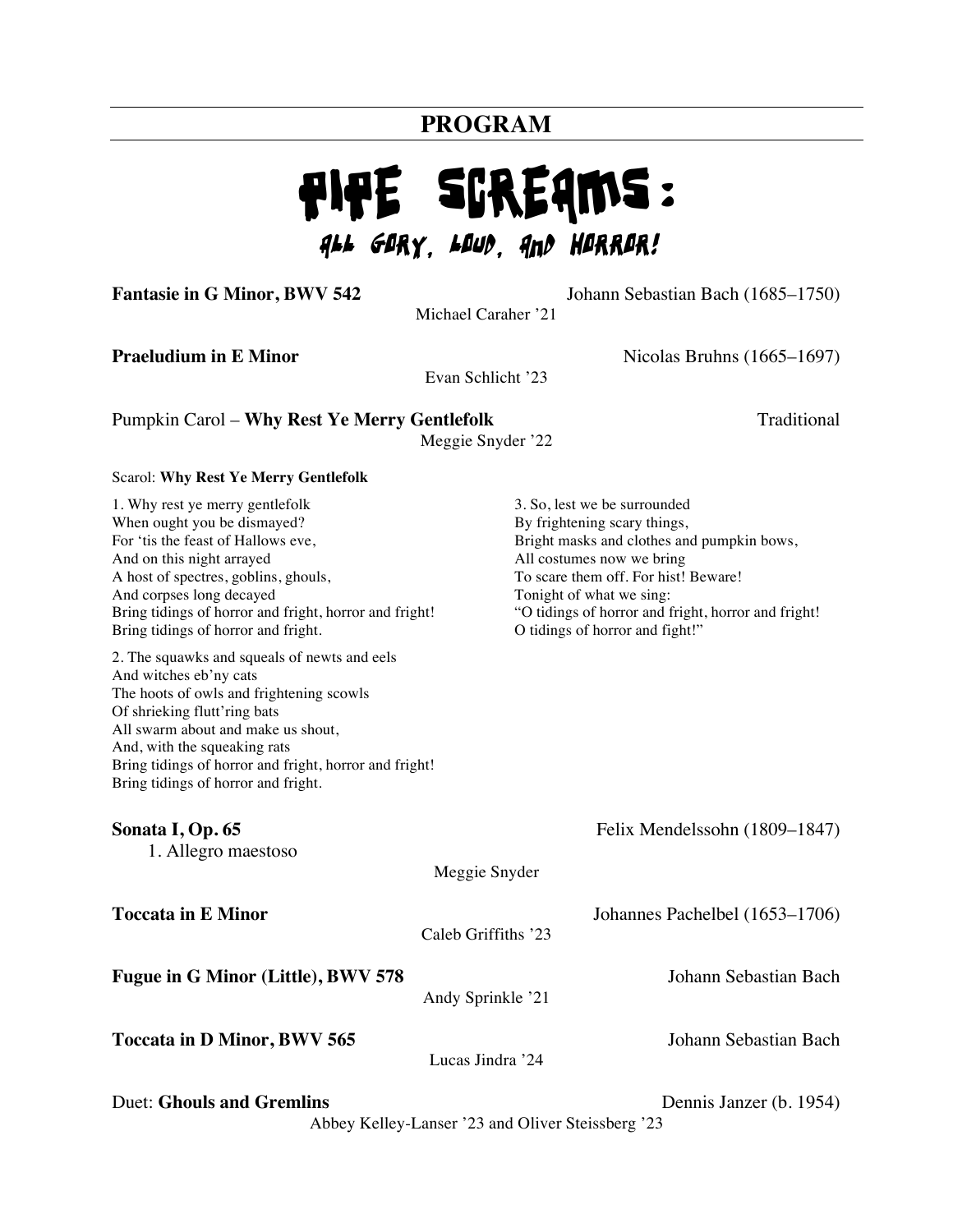### Pumpkin Carol – **Joy to the World** Traditional

#### Oliver Steissberg

| Joy to the world! It's Halloween.             | Fear rules the world on Hallow's Eve.  |
|-----------------------------------------------|----------------------------------------|
| The night of fright is here.                  | We hope you're filled with dread.      |
| This concert will                             | Though you might not                   |
| be streamed online,                           | In beasts believe,                     |
| But we will make you fear,                    | Please check beneath your bed,         |
| You won't have any cheer.                     | The monsters want you dead.            |
| You'll fear, you'll fear the sounds you hear. | It's you, it's you they want to shred. |

| <b>Night on Bald Mountain</b>                                                                                                                                                                                      | Modest Mussorgsky (1839–1881)<br>arr. Scott                                                                                                                                                                            |
|--------------------------------------------------------------------------------------------------------------------------------------------------------------------------------------------------------------------|------------------------------------------------------------------------------------------------------------------------------------------------------------------------------------------------------------------------|
|                                                                                                                                                                                                                    | Sarah Palmer '22                                                                                                                                                                                                       |
| <b>Toccata</b> (Suite Gothique)                                                                                                                                                                                    | Leon Boehlmann $(1862-1897)$<br>Aaron Looney '24                                                                                                                                                                       |
| <b>Imperial March from Star Wars</b>                                                                                                                                                                               | John Williams (b.1932)<br>arr. Baker<br>Katie Gunn '23                                                                                                                                                                 |
| <b>Pumpkin Carol: Spooky Night</b>                                                                                                                                                                                 | Traditional<br>Michael Caraher                                                                                                                                                                                         |
| <b>Scarol: Spooky Night</b>                                                                                                                                                                                        |                                                                                                                                                                                                                        |
| 1. Spooky night, Halloween night,<br>All is cold, nothing's right.<br>Round yon pumpkin's glowing display,<br>Singing songs to scare you away.<br>Hope you keep your head.<br>Hope you don't end up deads.         | 3. Spooky night, Halloween night,<br>Goblins green, ghosts all white,<br>Vampires craving the taste of your blood,<br>Zombies chase you all covered in mud.<br>Hope you keep your head.<br>Hope you don't end up dead. |
| 2. Spooky night, Halloween night,<br>Mortals quake in such fright<br>When they witness the ghosts of dead men,<br>Hear the cackles of Headless Horsemen.<br>Hope you keep your head.<br>Hope you don't end up dead |                                                                                                                                                                                                                        |

Sam Long '21

**Toccata, Op. 53** Louis Vierne (1870–1937)